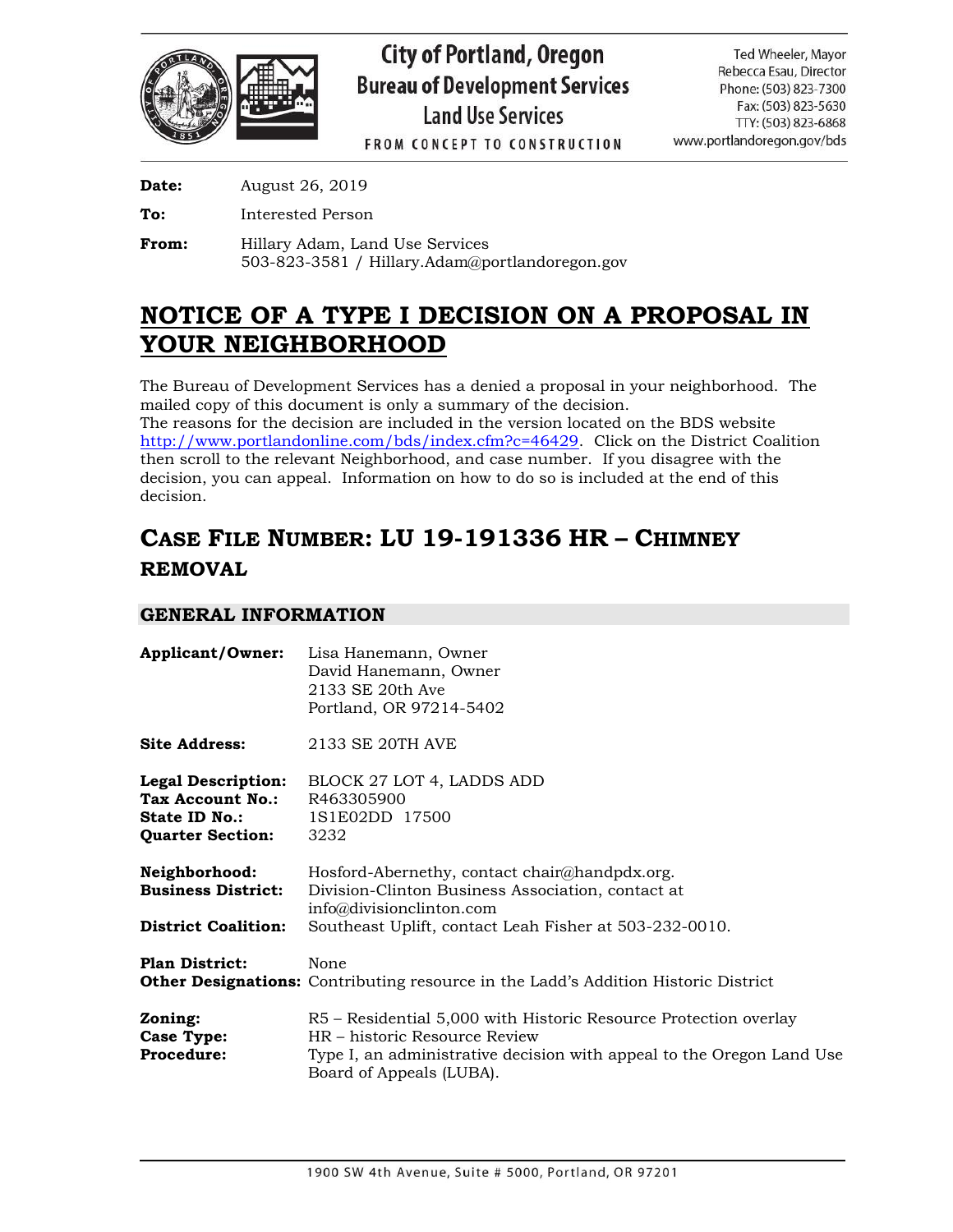## **Proposal:**

The applicant proposes to remove the existing brick chimney, which is in disrepair and pulling away from the exterior wall. Newly revealed portions of the wall and roof will be patched to match the existing siding and roof material, respectively.

Historic Resource Review is required because the proposal is for non-exempt exterior alterations.

## **Relevant Approval Criteria:**

In order to be approved, this proposal must comply with the approval criteria specified in the Portland Zoning Code. The relevant approval criteria are:

• Ladd's Addition Conservation District Guidelines

## **ANALYSIS**

**Site and Vicinity:** The subject property is a 1<sup>1</sup>/<sub>2</sub>-story Bungalow of modest design with beveled siding, and 5-over-1 picture windows flanking a single-bay centered gable entry porch with modified Tuscan columns. The house was built in 1924, as was the existing contributing garage which is in severe disrepair.

Ladd's Addition is Portland's oldest planned residential community (1891) and one of the oldest in the western United States. Ladd's radial street plan marked a dramatic break in Portland's typical grid street pattern. With a formal symmetry echoing Renaissance cities and gardens, the radial streets converge at five formal gardens, which are the showpieces of the community. Parking strips are lines with mature street trees, green archways of elms and maples. The architectural character of Ladd's Addition was established in the three decades following the turn of the century. Although the individual structures represent a variety of styles, including Bungalow, Mission, Tudor and Colonial Revival, they have a continuity of materials, scale, detailing, orientation and setback which creates a sense of architectural uniformity.

**Zoning:** The Residential 5,000 (R5) single-dwelling zone is intended to preserve land for housing and to provide housing opportunities for individual households. The zone implements the comprehensive plan policies and designations for single-dwelling housing. Minimum lot size is 3,000 square feet, with minimum width and depth dimensions of 36 and 50 feet, respectively. Minimum densities are based on lot size and street configuration. Maximum densities are 1 lot per 5,000 square feet of site area.

The Historic Resource Protection overlay is comprised of Historic and Conservation Districts, as well as Historic and Conservation Landmarks and protects certain historic resources in the region and preserves significant parts of the region's heritage. The regulations implement Portland's Comprehensive Plan policies that address historic preservation. These policies recognize the role historic resources have in promoting the education and enjoyment of those living in and visiting the region. The regulations foster pride among the region's citizens in their city and its heritage. Historic preservation beautifies the city, promotes the city's economic health, and helps to preserve and enhance the value of historic properties.

**Land Use History:** City records indicate there are no prior land use reviews for this site.

**Applicant's Summary:** The applicant's proposal to remove the existing original chimney included some responses to approval criteria which closely matched a 2017 BDS approval (LU 19-152174 HR) for chimney removal at 2243 SE Cypress.

• The applicant indicated that the existing chimney is located on a "non-street-facing façade, in close proximity to the side property line adjacent to a small side yard between two buildings, and screened from the street by a fence to remain." The applicant also noted that "as seen in provided photo (Exhibit A-9), due to the presence of two large maple trees in the front parking strip which are to remain, the chimney is minimally visible from a street view."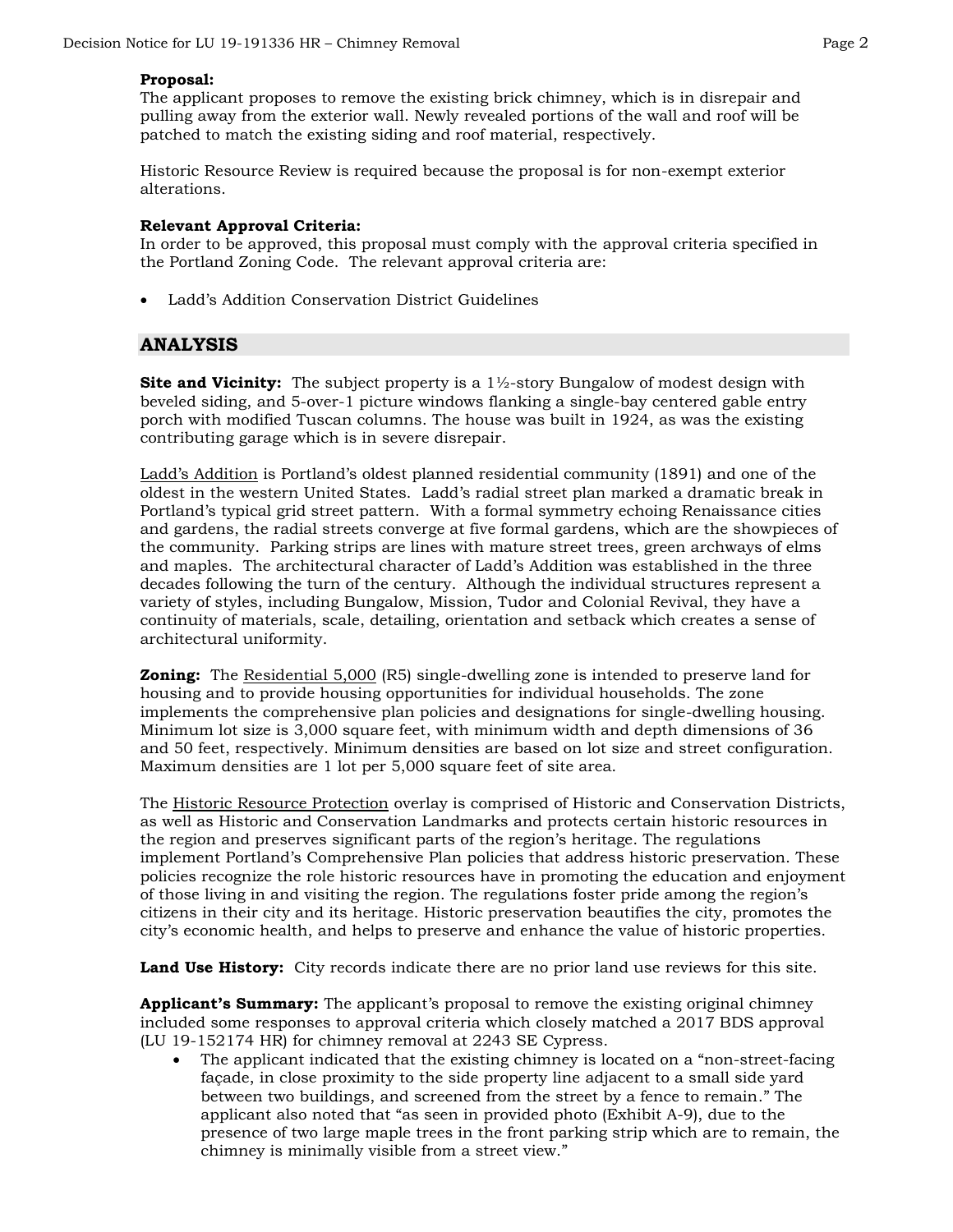Decision Notice for LU 19-191336 HR – Chimney Removal Page 3

• The applicant stated that they "provided documentation substantiating that the chimney is beyond repair and must be removed" and that "given that the retention of the original chimney is not an option, the orientation of the chimney limits visibility and results in minimal intersection in the roofline ensuring the retention of roof shape and pitch, the removal will have limited impact on the resource."

**Staff Response:** Staff disputes the claim that the chimney in minimally visible from the street and has provided an alternate photo demonstrating relatively clear visibility of the chimney from the street (Exhibit G-2). Staff also disputes that the chimney is "beyond repair" and that "retention is not an option". The applicant's submittal included an inspection/estimate report from Russell Chimney Service, Inc. (Exhibit A-2) which states that "the chimney is not in good condition" and that they "do not recommend repair" but they also state that repair could be done and provide a cost estimate for doing the repair. Staff also notes that while BDS approved a chimney removal in 2017, that does not mean that we have to approve this proposal as each case is different and reviewed on its merits. The previous case was for chimney removal on a house with a much more steeply-pitched roof which also featured additional ornamental features such as front-facing dormers; whereas this roof has no other features other than the chimney rising above it. The previous case also featured dense landscaping immediately adjacent to the chimney which obscured most of the chimney structure; whereas this chimney is highly visible from the street. See Exhibit G-3 for photos of the subject property for the 2017 historic resource review.

**Agency Review:** A Notice of Proposal in your Neighborhood was mailed on **August 6, 2019**.

**Neighborhood Review:** A Notice of Proposal in Your Neighborhood was mailed on **August 6, 2019**. No written responses have been received from either the Neighborhood Association or notified property owners in response to the proposal.

# **ZONING CODE APPROVAL CRITERIA**

## **Chapter 33.846.060 - Historic Resource Review**

## **Purpose of Historic Resource Review**

Historic Resource Review ensures the conservation and enhancement of the special characteristics of historic resources.

## **Historic Resource Review Approval Criteria**

Requests for Historic Resource Review will be approved if the review body finds the applicant has shown that all of the approval criteria have been met.

**Findings:** The site is located within the Ladd's Addition Historic District and the proposal is for a non-exempt treatment not requiring a new foundation. Therefore, Historic Resource Review approval is required. The approval criteria are the *Ladd's Addition Conservation District Design Guidelines – Exterior Rehabilitation*.

*Staff has considered all guidelines and addressed only those applicable to this proposal.*

## **Ladd's Addition Conservation District Guidelines – Exterior Rehabilitation**

**1. Façades Oriented to a Street.** In rehabilitating existing buildings, the architectural integrity of street-oriented façades should be maintained. Additions and structural alterations should be limited to the rear and side yard façades and be minimally visible from the street.

**Findings:** While primarily located on the side façade, the chimney is visible on the front elevation as it rises up the south façade and where it extends above the streetfacing slope of the roof. Removal of the chimney would alter the integrity of the street-facing façade by removing a character-defining feature of this modestlydesigned house. This guideline suggests that alterations should be minimally visible from the street but the chimney that is the subject of this review is highly visible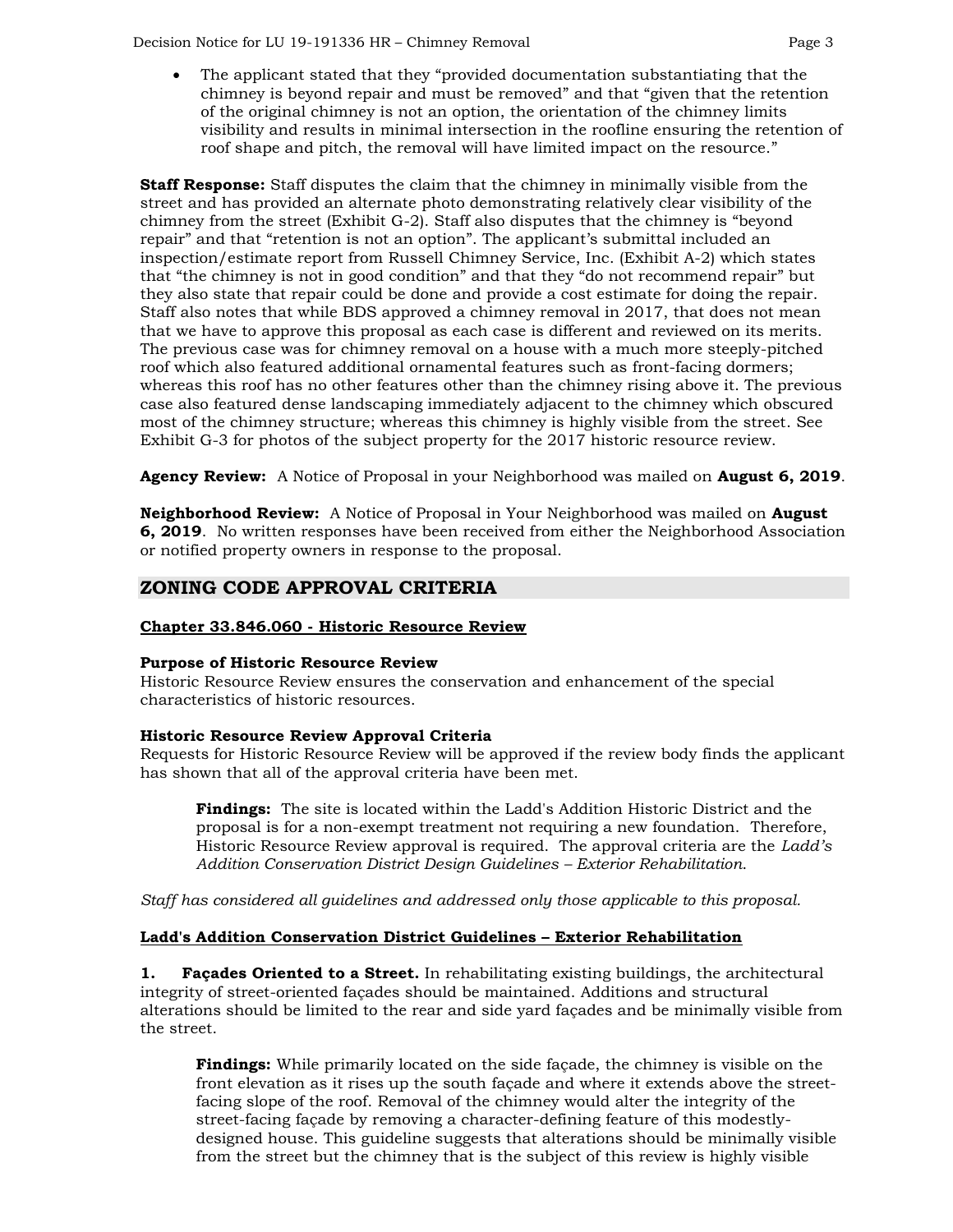from the street as it is located close to the front of the house, unobscured by landscaping with only a wood fence blocking views of the base, a decorative brick band being just visible over the fence height. Staff notes that the chimney is flanked by two small windows and that this relationship of two windows flanking a centered primary element is repeated at the front façade with two picture windows flanking the gabled porch covering the glazed front entry door. The other facades do not share this level of formality. *With restoration and repair of the chimney, which is exempt from historic resource review, this guideline could be met; however, for the reasons noted, this guideline is not met.*

**2. Foundations.** Changes to the foundation should match or be compatible with the original foundation in height and materials.

**Findings:** The applicant indicates that the existing concrete foundation would remain. *This guideline is met.*

**3. Exterior Siding Material.** Restoration and maintenance of original siding materials is encouraged. Materials used on additions should match or be compatible with the predominant materials used on the original structure. Most single family residences and duplexes in Ladd's Addition feature stucco, horizontal wood siding, wood shingles, brick or a combination of these materials. Most commercial and multi-family structures feature stucco or brick. The following materials are discouraged: plywood, used brick, shakes, exposed concrete block and metal.

**Findings:** The applicant indicates that the area where the chimney is proposed to be removed would be patched with wood siding matching the existing in material, reveal, profile, and color. *This guideline is met.*

- **4. Roof Form.** Repair and alteration of roofs should retain:
	- **a.** The original roof shape and pitch;
	- **b.** Original structural and decorative features such as gables, dormers, chimneys, cornices, parapets, pediments, frieze boards, exposed rafters and other ornamental details; and,
	- **c.** Whenever possible the original type, size, color, and pattern of roofing materials. New roof features including roof additions and new dormers should be compatible in size, scale, materials, and color with the original building. Skylights, solar, mechanical and service equipment, and new roof features should be inconspicuous from the street.

**Findings:** The applicant indicates that the area where the chimney proposed for removal intersects with the roof and eave would be patched to match the existing conditions. However, the chimney, which is an original structural and decorative feature, is not proposed to be retained. In order to meet this guideline, the original chimney must be retained. *With restoration and repair of the chimney, which is exempt from historic resource review, this guideline could be met; however, for the reasons noted, this guideline is not met.*

**5. Front Façade Detailing.** Original entrances to buildings, front porches and projecting features, such as balconies, bays, and dormer windows should be retained or restored.

**Findings:** No changes are proposed to the front porch or entry, nor to balconies, bays, or dormers. *This guideline is met.*

**6. Windows and Doors.** Original windows and doors, including trim, should be retained or restored. If repair is not feasible, new windows or windows on additions should match or be compatible with original windows in form, materials, type, pattern and placement of openings. On residences, the removal of original wood sash windows and replacement with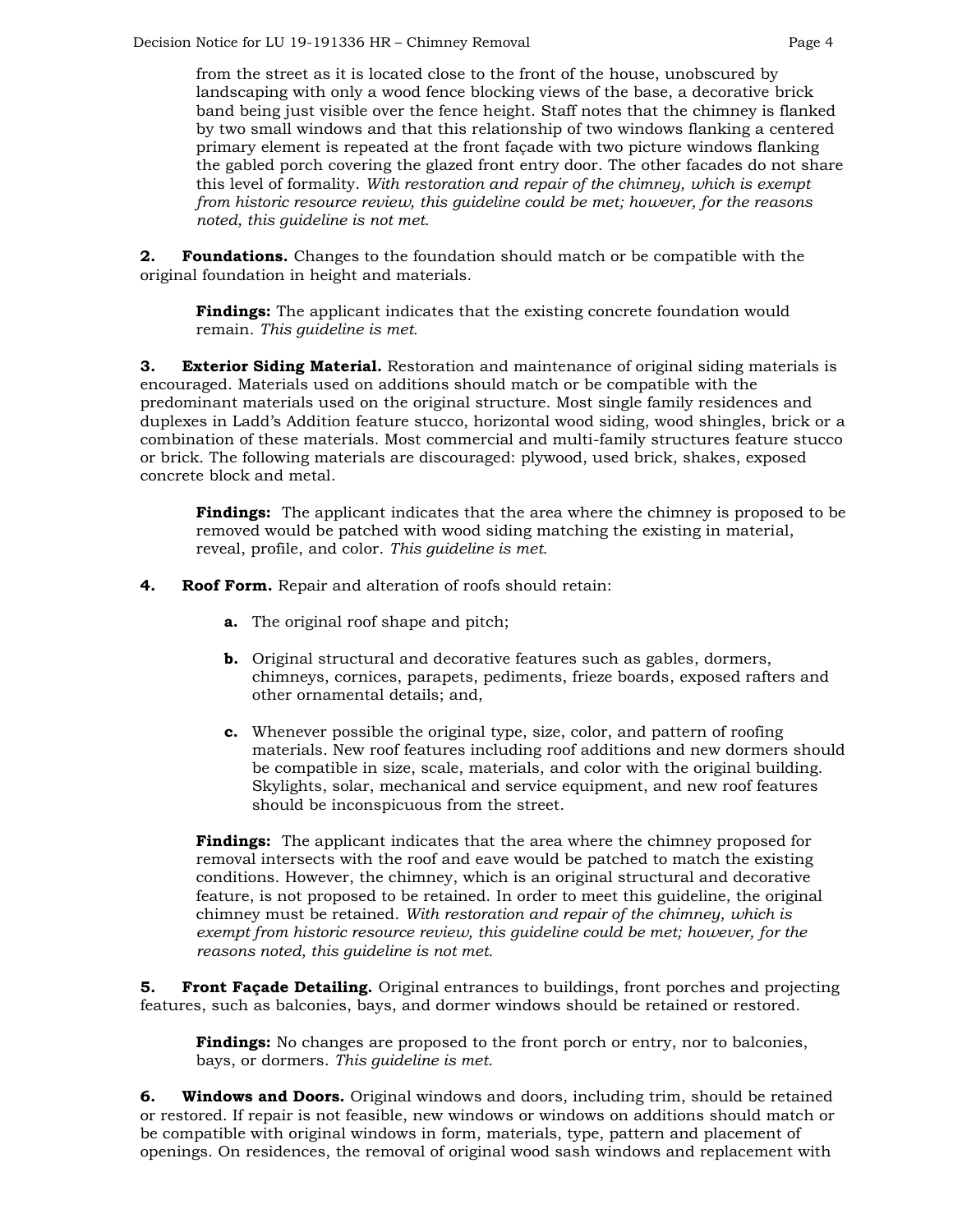aluminum sash is especially discouraged. Restoration of commercial storefront windows with large fixed glass panes below and smaller glass panes above is especially encouraged.

**Findings:** No alterations are proposed to original windows or doors; thus, existing windows and doors will be retained. *This guideline is met.*

**7. Awnings.** On commercial structures, retractable fabric awnings, which are architecturally compatible with the historic integrity of the structure are encouraged. Awnings should fit within window bays. Existing traditional awnings should be rehabilitated.

**Findings:** This is not a commercial structure. *This guideline is not applicable.*

**8. Color.** Restoration of original colors, or colors appropriate to the style and era of the building, is encouraged.

**Findings:** No changes to color are proposed. New paint matching the existing is proposed to be applied to new siding installed where the chimney is proposed to be removed. *This guideline is met.*

**9. Signs.** Whenever possible retention or restoration of original pre-1940 signs is encouraged. For commercial buildings, wall signs, window signs, canopy, and projecting signs attached to the building are encouraged; freestanding signs are discouraged. Sign materials and design and letters appropriate to pre-1940 buildings, such as painted wood and neon are encouraged. Plastic sign faces are discouraged. Signs should not be the dominant feature of a building or site.

**Findings:** No signage is proposed. *This guideline is not applicable.*

**10. Front Lawn.** On sites of non-commercial structures, retention of front lawns, mature trees, and older shrubs and perennials are encouraged. Plants popular in the 1910's and 1920's are encouraged. The predominant use of ground covers, such as bark mulch and broadleaf evergreens, is discouraged. Original grades should be retained; berms and excavations are discouraged

**Findings:** No alterations are proposed to the front lawn, thus the existing front lawn will be retained. *This guideline is met.*

**11. Fences and Retaining Walls.** Front and side yards, which abut a street should be visually open to the street. Hedges, retaining walls and fences, which visually obscure front yards are discouraged. Fences should be kept behind building lines, as viewed from the street.

**Findings:** No alterations are proposed to the existing fence. The front yard will remain visually open to the street. *This guideline is met.*

**12. Parking.** Required on-site parking should be located in the rear yard and within original garages, if possible. Original garages should be maintained for vehicle storage and parking and not converted to other uses. Parking areas, providing space for three or more cars, should be screened from adjacent properties; hedges and canopy trees are recommended for screening. Parking areas and driveways should not be placed in the front yard.

**Findings:** The original garage is located at the rear of the property and is in severe disrepair. Staff encourages the applicant to restore the existing garage. However, no alterations are proposed to the garage or parking areas on site. *Therefore, this guideline is not applicable.*

**13. Crime Prevention.** Crime prevention elements should be included in the design with specific attention to landscaping, parking areas, walkways, lighting, entries, and visibility.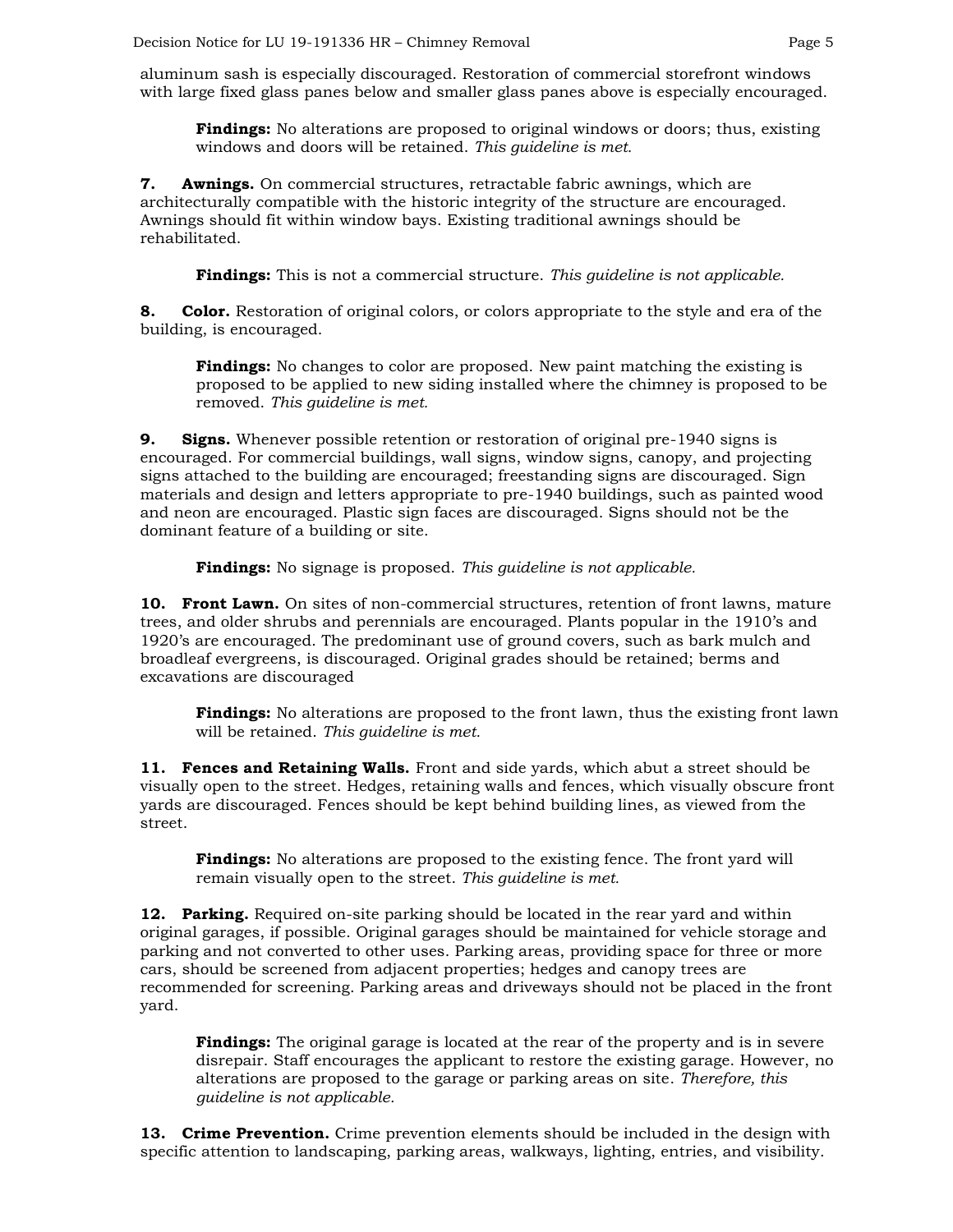Windows and entries should not be obscured. Parking areas, walkways, and entries should be adequately illuminated for visibility.

**Findings:** No alterations are proposed that would impact crime prevention in either a negative or positive manner. *This guideline is not applicable.*

#### **DEVELOPMENT STANDARDS**

Unless specifically required in the approval criteria listed above, this proposal does not have to meet the development standards in order to be approved during this review process. The plans submitted for a building or zoning permit must demonstrate that all requirements of Title 11 can be met, and that all development standards of Title 33 can be met or have received an Adjustment or Modification via a land use review, prior to the approval of a building or zoning permit.

## **CONCLUSIONS**

The purpose of the Historic Resource Review process is to ensure that additions, new construction, and exterior alterations to historic resources do not compromise their ability to convey historic significance. The proposal to remove the original brick chimney would significantly alter the character of this modest Bungalow, affecting its side and front facades as well as the roof form which does not have any other features beyond the chimney. Per the inspection report, repair is an option for the applicant. This proposal does not meet all applicable Historic Resource Review criteria and therefore does not warrant approval.

## **ADMINISTRATIVE DECISION**

Denial.

**Staff Planner: Hillary Adam**

**Decision rendered by: \_\_\_\_\_\_\_\_\_\_\_\_\_\_\_\_\_\_\_\_\_\_\_\_\_\_\_\_\_\_\_\_\_\_\_\_\_\_\_\_\_\_\_\_ on August 21, 2019**

By authority of the Director of the Bureau of Development Services

#### **Decision mailed: August 26, 2019**

**Procedural Information.** The application for this land use review was submitted on July 11, 2019 and was determined to be complete on August 1, 2019.

*Zoning Code Section 33.700.080* states that Land Use Review applications are reviewed under the regulations in effect at the time the application was submitted, provided that the application is complete at the time of submittal, or complete within 180 days. Therefore, this application was reviewed against the Zoning Code in effect on July 11, 2019.

*ORS 227.178* states the City must issue a final decision on Land Use Review applications within 120-days of the application being deemed complete. The 120-day review period may be waived or extended at the request of the applicant. In this case, the applicant did not waive or extend the 120-day review period. Unless further extended by the applicant, **the 120 days will expire on: November 29, 2019.**

#### **Some of the information contained in this report was provided by the applicant.**

As required by Section 33.800.060 of the Portland Zoning Code, the burden of proof is on the applicant to show that the approval criteria are met. The Bureau of Development Services has independently reviewed the information submitted by the applicant and has included this information only where the Bureau of Development Services has determined the information satisfactorily demonstrates compliance with the applicable approval criteria. This report is the decision of the Bureau of Development Services with input from other City and public agencies.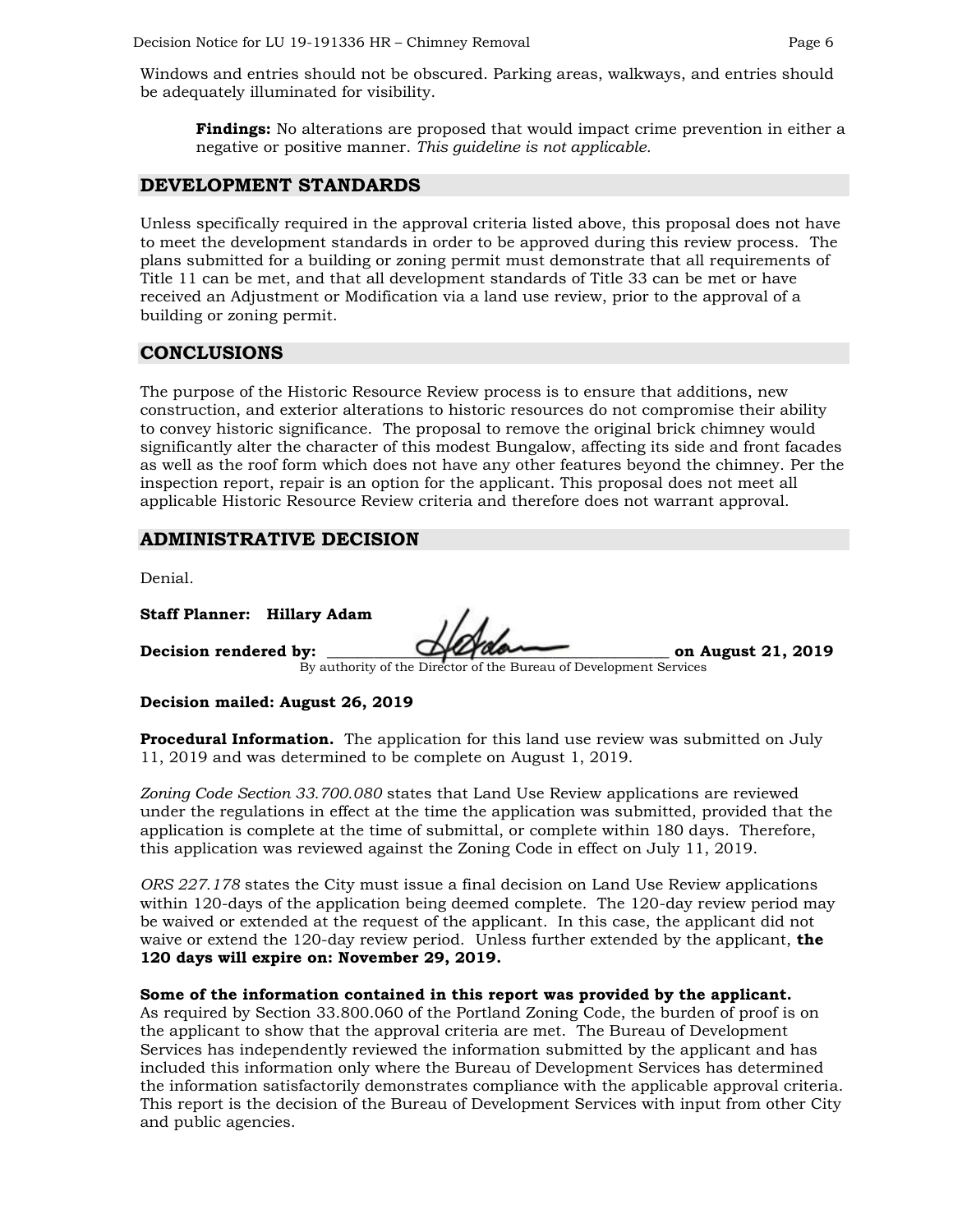**Conditions of Approval.** If approved, this project may be subject to a number of specific conditions, listed above. Compliance with the applicable conditions of approval must be documented in all related permit applications. Plans and drawings submitted during the permitting process must illustrate how applicable conditions of approval are met. Any project elements that are specifically required by conditions of approval must be shown on the plans and labeled as such.

These conditions of approval run with the land, unless modified by future land use reviews. As used in the conditions, the term "applicant" includes the applicant for this land use review, any person undertaking development pursuant to this land use review, the proprietor of the use or development approved by this land use review, and the current owner and future owners of the property subject to this land use review.

**This decision, and any conditions associated with it, is final.** It may be appealed to the Oregon Land Use Board of Appeals (LUBA), within 21 days of the date the decision is mailed, as specified in the Oregon Revised Statute (ORS) 197.830. Among other things, ORS 197.830 requires that a petitioner at LUBA must have submitted written testimony during the comment period for this land use review. Contact LUBA at 775 Summer St NE Suite 330, Salem, OR 97301-1283 or phone 1-503-373-1265 for further information.

The file and all evidence on this case are available for your review by appointment only. Please call the Request Line at our office, 1900 SW Fourth Avenue, Suite 5000, phone 503- 823-7617, to schedule an appointment. I can provide some information over the phone. Copies of all information in the file can be obtained for a fee equal to the cost of services. Additional information about the City of Portland, city bureaus, and a digital copy of the Portland Zoning Code is available on the internet at [www.portlandonline.com.](http://www.portlandonline.com/)

#### **Recording the final decision.**

If this Land Use Review is approved the final decision will be recorded with the Multnomah County Recorder.

• *Unless appealed,* the final decision will be recorded after **August 26, 2019** by the Bureau of Development Services.

The applicant, builder, or a representative does not need to record the final decision with the Multnomah County Recorder.

For further information on your recording documents please call the Bureau of Development Services Land Use Services Division at 503-823-0625.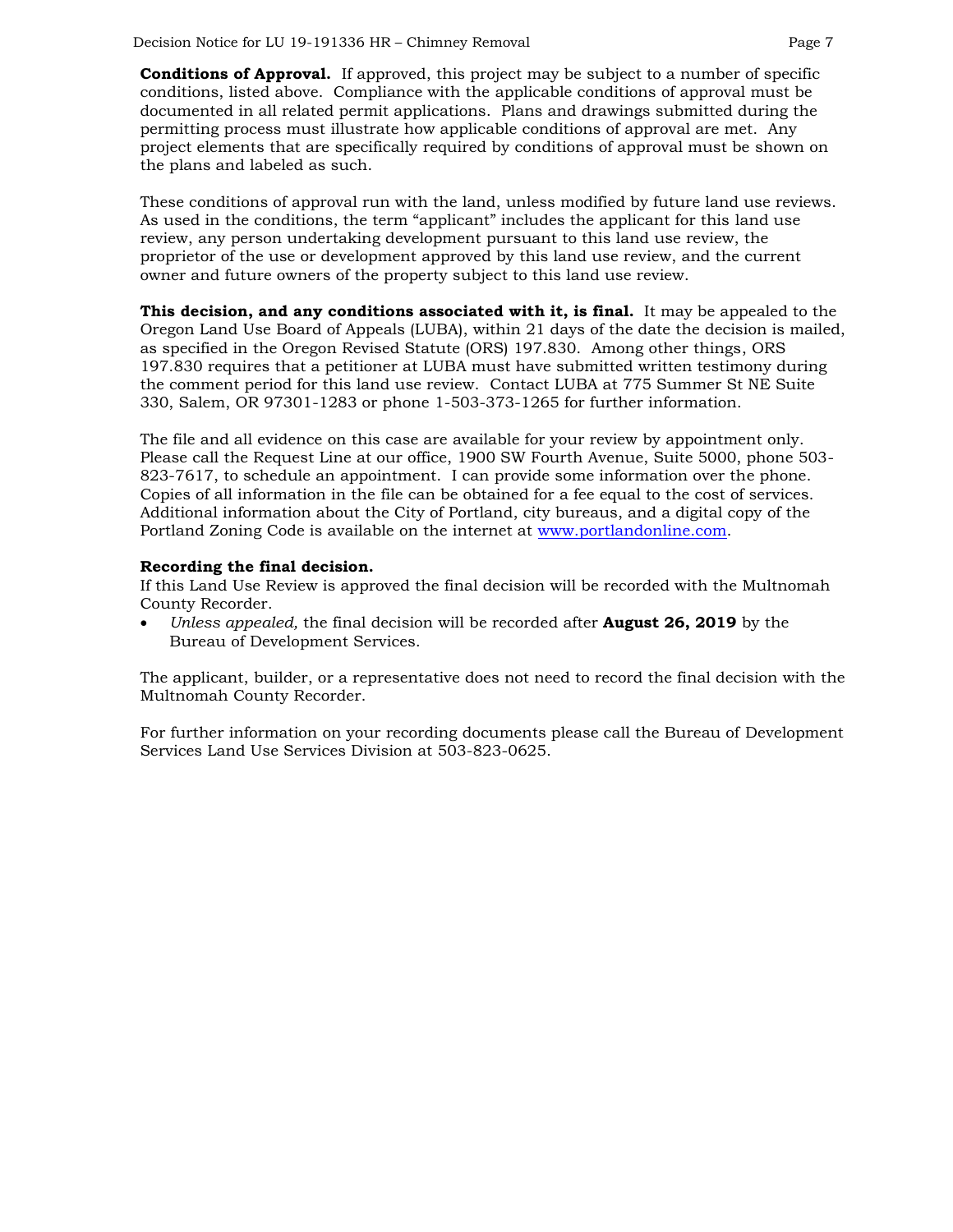## **EXHIBITS**

## NOT ATTACHED UNLESS INDICATED

- A. Applicant's Statement
	- 1. Narrative
	- 2. Inspection/Estimate Report
	- 3. Tax Map
	- 4. Site Plan
	- 5. Existing East and West Elevations
	- 6. Proposed East and West Elevations
	- 7. Existing South and North Elevations
	- 8. Proposed South and North Elevations
	- 9. Photos
- B. Zoning Map (attached)
- C. Plans/Drawings:
	- 1. Site Plan (attached)
	- 2. Existing and Proposed East Elevation
	- 3. Existing and Proposed South elevation
- D. Notification information:
	- 1. Mailing list
	- 2. Mailed notice
- E. Agency Responses: No responses were received.
- F. Correspondence: No responses were received.
- G. Other:
	- 1. Original LU Application
	- 2. Streetview Image of subject property (2133 SE 20th)
	- 3. 2016 Streetview Image of 2243 SE Cypress

**The Bureau of Development Services is committed to providing equal access to information and hearings. Please notify us no less than five business days prior to the event if you need special accommodations. Call 503-823-7300 (TTY 503-823-6868).**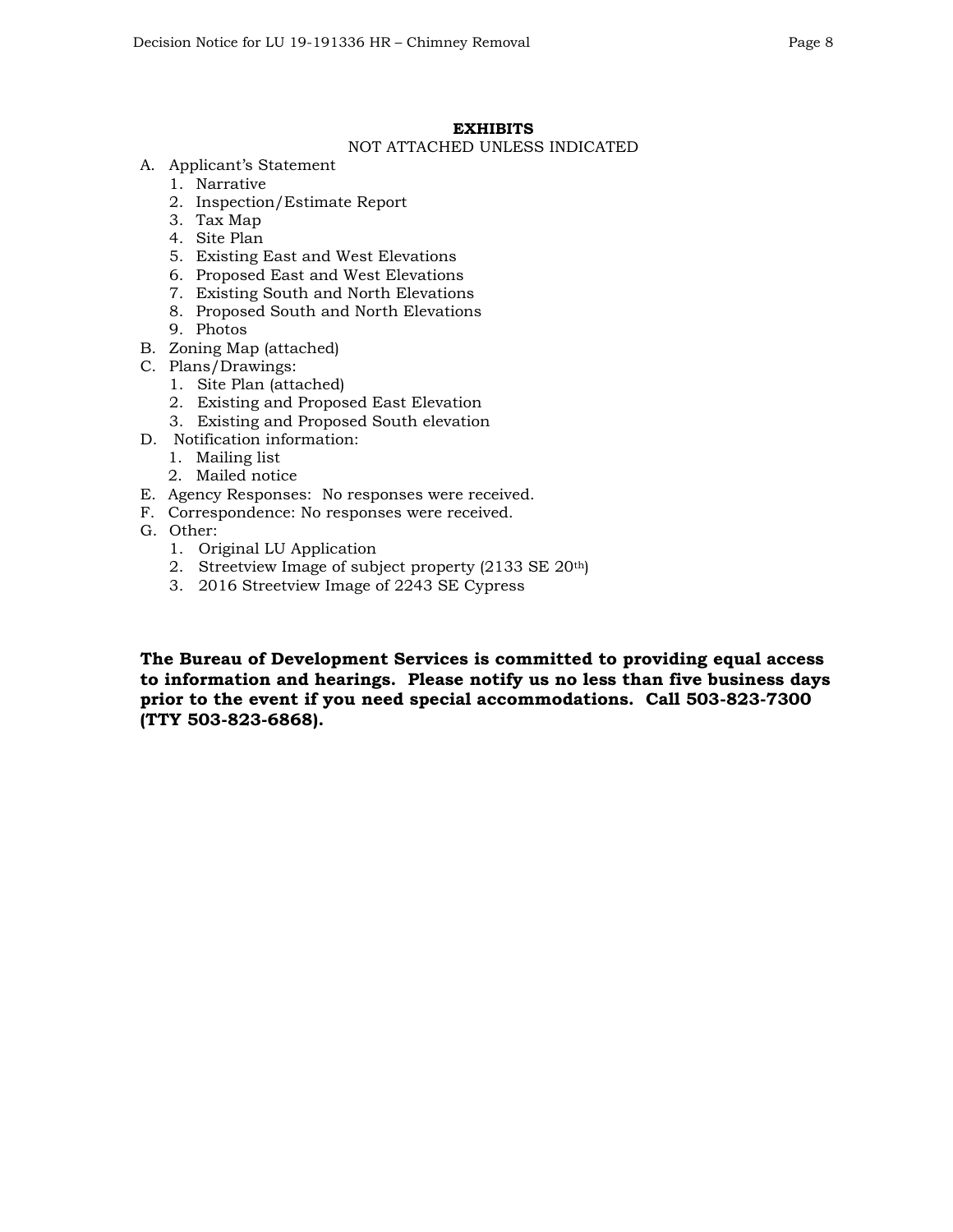